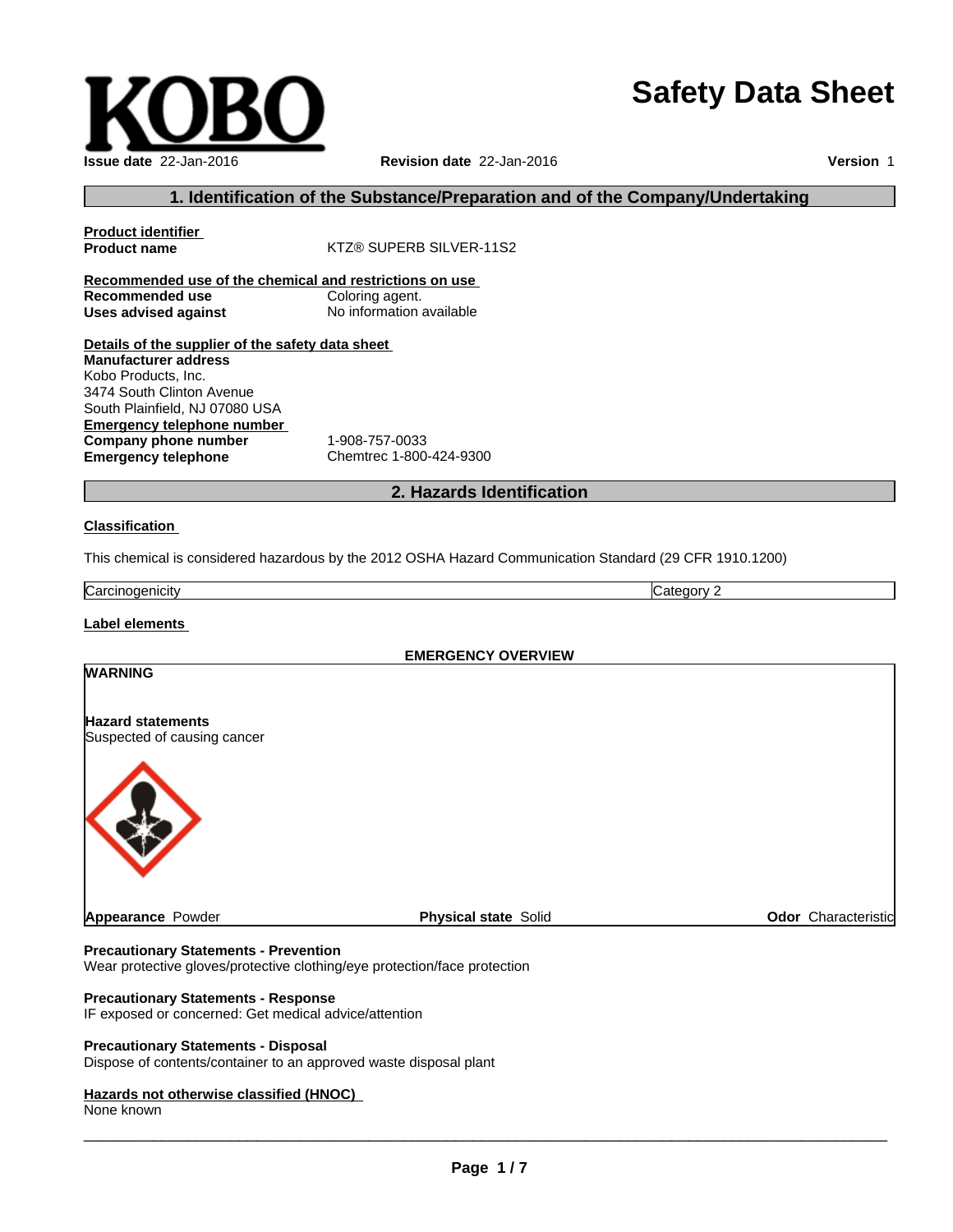#### **Other Information**

No information available

#### **3. Composition/information on Ingredients**

| <b>Chemical Name</b>    | <b>CAS No</b>    | Weight-%       |
|-------------------------|------------------|----------------|
| Mica                    | 12001-26-2       | 63.5-76.5      |
| Titanium Dioxide        | $13463 - 67 - 7$ | 1.5-33.5<br>21 |
| Triethoxycaprylylsilane | 2943-75-1        | $.0 - 3.0$     |

| 4. First aid measures                                                      |                                                                                                            |  |
|----------------------------------------------------------------------------|------------------------------------------------------------------------------------------------------------|--|
| <b>First aid measures</b>                                                  |                                                                                                            |  |
| <b>General advice</b>                                                      | If symptoms persist, call a physician.                                                                     |  |
| Eye contact                                                                | Rinse immediately with plenty of water, also under the eyelids, for at least 15 minutes.                   |  |
| <b>Skin contact</b>                                                        | Wash off immediately with soap and plenty of water while removing all contaminated<br>clothes and shoes.   |  |
| <b>Inhalation</b>                                                          | Remove to fresh air. If breathing is irregular or stopped, administer artificial respiration.              |  |
| Ingestion                                                                  | If swallowed, do not induce vomiting: seek medical advice immediately and show this<br>container or label. |  |
| Self-protection of the first aider                                         | Use personal protective equipment as required.                                                             |  |
| Most important symptoms and effects, both acute and delayed                |                                                                                                            |  |
| <b>Symptoms</b>                                                            | No known effects under normal use conditions.                                                              |  |
| Indication of any immediate medical attention and special treatment needed |                                                                                                            |  |
| Note to physicians                                                         | Effects of exposure (inhalation, ingestion or skin contact) to substance may be delayed.                   |  |

#### **5. Fire-fighting measures**

**Suitable extinguishing media**

Use extinguishing measures that are appropriate to local circumstances and the surrounding environment.

**Unsuitable extinguishing media** No information available.

## **Specific hazards arising from the chemical**

None in particular.

**Explosion data Sensitivity to mechanical impact** None. **Sensitivity to static discharge** None.

**Protective equipment and precautions for firefighters**

Use personal protective equipment as required.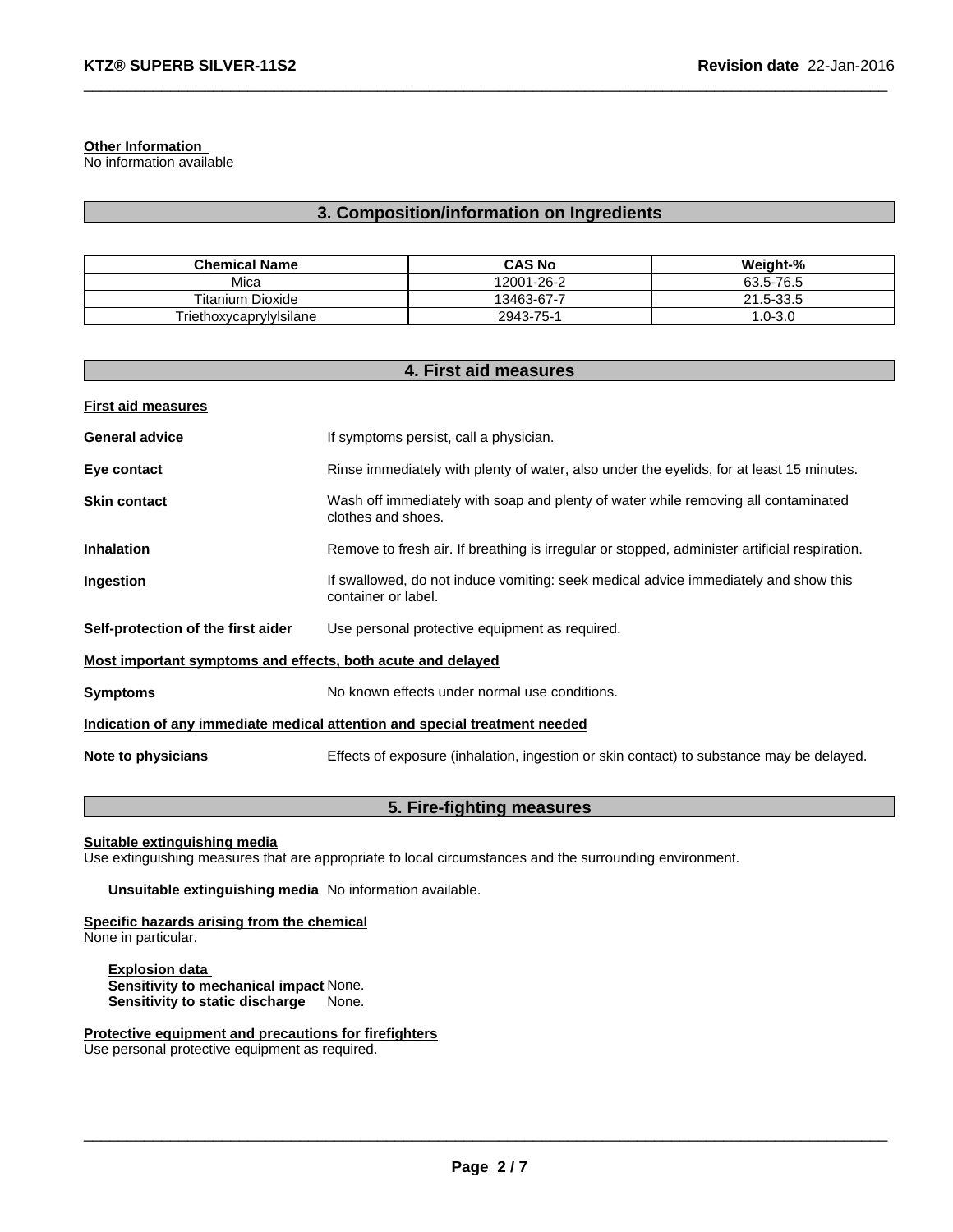#### **6. Accidental release measures**

#### **Personal precautions, protective equipment and emergency procedures**

| <b>Personal precautions</b>                          | Use personal protective equipment as required. Avoid contact with eyes and skin. Wash<br>thoroughly after handling. |  |  |
|------------------------------------------------------|---------------------------------------------------------------------------------------------------------------------|--|--|
| For emergency responders                             | Use personal protective equipment as required.                                                                      |  |  |
| <b>Environmental precautions</b>                     | Collect spillage. Do not allow into any sewer, on the ground or into any body of water.                             |  |  |
| Methods and material for containment and cleaning up |                                                                                                                     |  |  |
| <b>Methods for containment</b>                       | Prevent further leakage or spillage if safe to do so.                                                               |  |  |
| Methods for cleaning up                              | Avoid creating dust. Sweep up and shovel into suitable containers for disposal.                                     |  |  |
| Prevention of secondary hazards                      | Clean contaminated objects and areas thoroughly observing environmental regulations.                                |  |  |

| <b>Precautions for safe handling</b>                         |                                                                                                                      |
|--------------------------------------------------------------|----------------------------------------------------------------------------------------------------------------------|
| Advice on safe handling                                      | Use personal protective equipment as required. Use only in well-ventilated areas. Wash<br>thoroughly after handling. |
| Conditions for safe storage, including any incompatibilities |                                                                                                                      |
| <b>Storage conditions</b>                                    | Keep container tightly closed in a dry and well-ventilated place. Store at ambient conditions.                       |
| Incompatible materials                                       | Strong oxidizing agents. Strong acids.                                                                               |

**7. Handling and Storage**

## **8. Exposure Controls/Personal Protection**

#### **Control parameters**

#### **Exposure guidelines**

| Chemical Name    | <b>ACGIH TLV</b>                   | <b>OSHA PEL</b>                           | <b>NIOSH IDLH</b>                            |
|------------------|------------------------------------|-------------------------------------------|----------------------------------------------|
| Mica             | $TWA: 3 mg/m3$ respirable fraction | (vacated) TWA: $3 \text{ mg/m}^3$         | IDLH: 1500 mg/m <sup>3</sup>                 |
| 12001-26-2       |                                    | respirable dust <1% Crystalline           | TWA: $3 \text{ mg/m}^3$ containing $\lt 1\%$ |
|                  |                                    | silica                                    | Quartz respirable dust                       |
|                  |                                    | TWA: 20 mppcf <1% Crystalline             |                                              |
|                  |                                    | silica                                    |                                              |
| Titanium Dioxide | TWA: $10 \text{ mg/m}^3$           | TWA: 15 $mg/m3$ total dust                | IDLH: 5000 mg/m <sup>3</sup>                 |
| 13463-67-7       |                                    | (vacated) TWA: 10 mg/m <sup>3</sup> total |                                              |
|                  |                                    | dust                                      |                                              |

#### **Appropriate engineering controls**

**Engineering controls** Ensure adequate ventilation, especially in confined areas.

#### **Individual protection measures, such as personal protective equipment**

| <b>Eye/face protection</b>     | Wear safety glasses with side shields (or goggles).                       |
|--------------------------------|---------------------------------------------------------------------------|
| Skin and body protection       | Wear protective gloves and protective clothing.                           |
| <b>Respiratory protection</b>  | In case of insufficient ventilation, wear suitable respiratory equipment. |
| General hygiene considerations | Handle in accordance with good industrial hygiene and safety practice.    |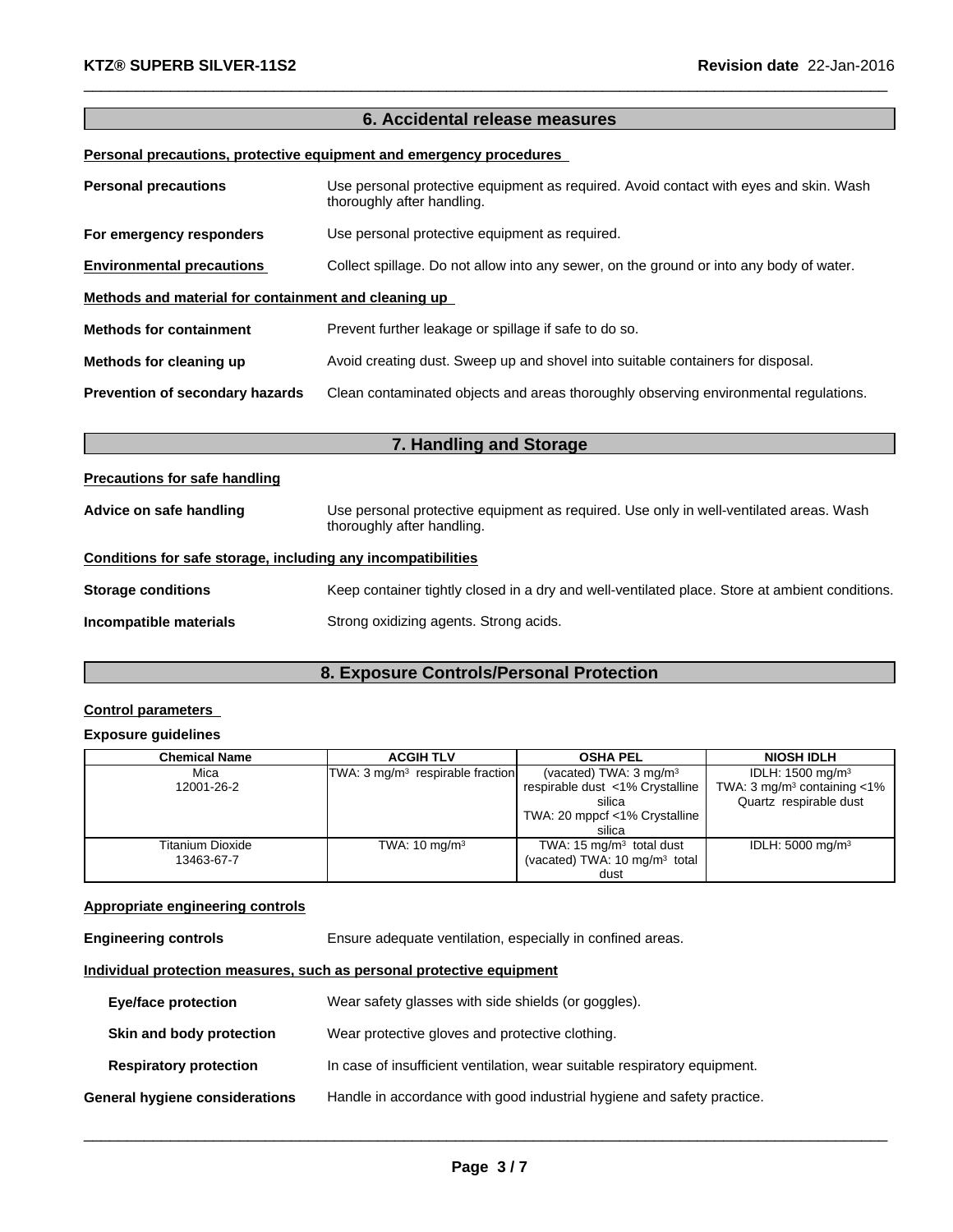#### **9. Physical and Chemical Properties**

#### **Information on basic physical and chemical properties**

| <b>Physical state</b><br>Appearance<br>Color | Solid<br>Powder<br>Silver-white | Odor<br><b>Odor threshold</b> | Characteristic<br>No information available |
|----------------------------------------------|---------------------------------|-------------------------------|--------------------------------------------|
| <b>Property</b>                              | <b>Values</b>                   | Remarks •                     |                                            |
| рH                                           |                                 | No information available      |                                            |
| <b>Melting point/freezing point</b>          | > 1000 °C                       |                               |                                            |
| Boiling point / boiling range                |                                 | No information available      |                                            |
| <b>Flash point</b>                           |                                 | No information available      |                                            |
| <b>Evaporation rate</b>                      |                                 | No information available      |                                            |
| Flammability (solid, gas)                    |                                 | No information available      |                                            |
| <b>Flammability limit in air</b>             |                                 |                               |                                            |
| <b>Upper flammability limit</b>              |                                 | No information available      |                                            |
| Lower flammability limit                     |                                 | No information available      |                                            |
| Vapor pressure                               |                                 | No information available      |                                            |
| Vapor density                                |                                 | No information available      |                                            |
| <b>Specific gravity</b>                      |                                 | No information available      |                                            |
| <b>Water solubility</b>                      | Insoluble in water              |                               |                                            |
| Solubility in other solvents                 |                                 | No information available      |                                            |
| <b>Partition coefficient</b>                 |                                 | No information available      |                                            |
| <b>Autoignition temperature</b>              |                                 | No information available      |                                            |
| <b>Decomposition temperature</b>             |                                 | No information available      |                                            |
| <b>Kinematic viscosity</b>                   |                                 | No information available      |                                            |
| <b>Dynamic viscosity</b>                     |                                 | No information available      |                                            |
| <b>Explosive properties</b>                  |                                 | No information available      |                                            |
| <b>Oxidizing properties</b>                  |                                 | No information available      |                                            |
| <b>Other Information</b>                     |                                 |                               |                                            |
| Softening point                              | No information available        |                               |                                            |
| <b>Molecular weight</b>                      | No information available        |                               |                                            |
| VOC content (%)                              | No information available        |                               |                                            |
| <b>Density</b>                               | No information available        |                               |                                            |
| <b>Bulk density</b>                          | No information available        |                               |                                            |

## **10. Stability and Reactivity**

**Reactivity<br>No data available<br>Chemical stability** No data available

Stable under normal conditions.

#### **Possibility of hazardous reactions**

None under normal processing.

**Hazardous polymerization** Hazardous polymerization does not occur.

#### **Conditions to avoid** None known.

**Incompatible materials** Strong oxidizing agents. Strong acids.

#### **Hazardous decomposition products**

None under normal use conditions.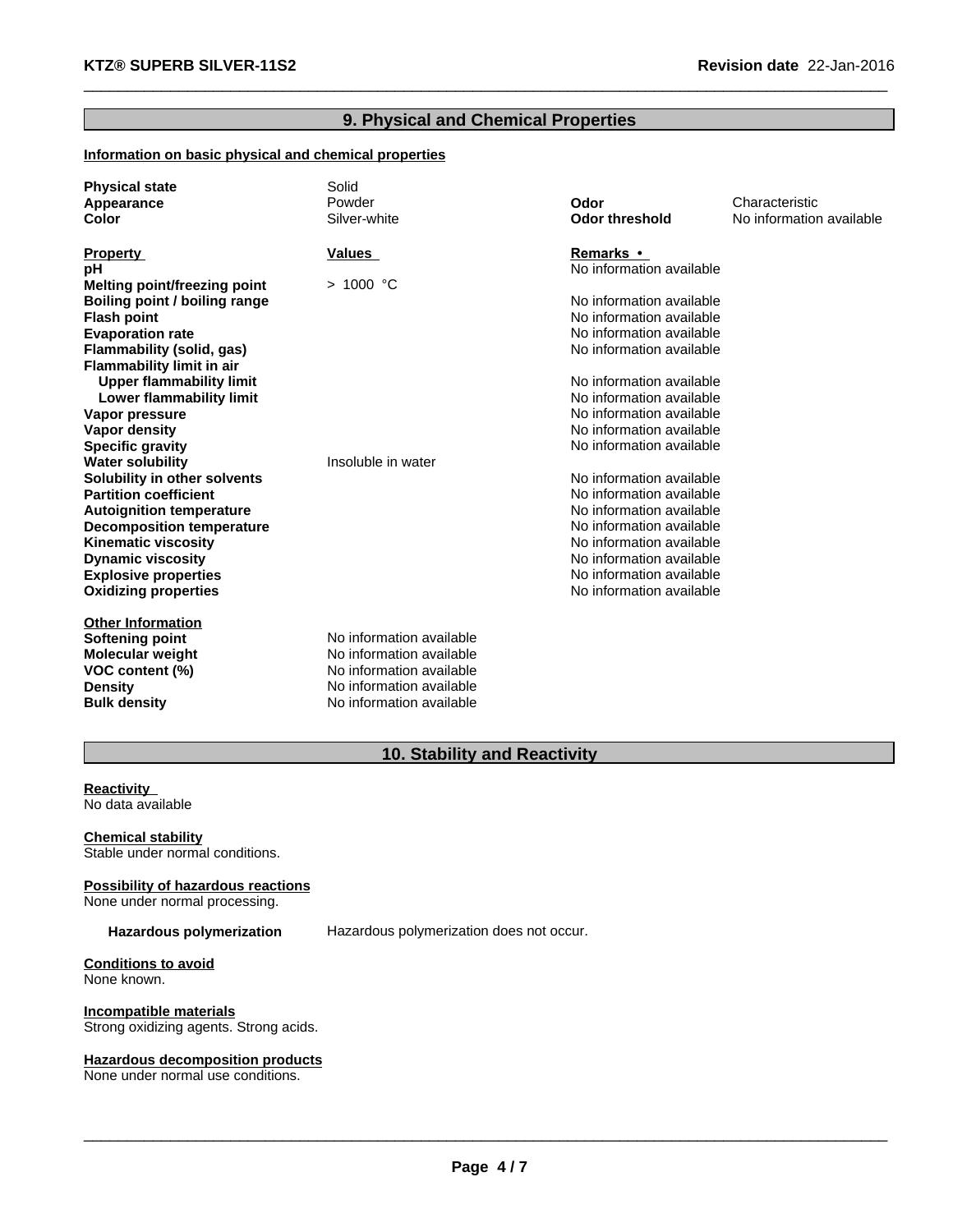#### **11. Toxicological Information**

# **Information on likely routes of exposure**<br>Product information

| <b>Inhalation</b>   | No data available. |
|---------------------|--------------------|
| Eye contact         | No data available. |
| <b>Skin contact</b> | No data available. |
| Ingestion           | No data available. |

#### **Component information**

| <b>Chemical Name</b>                    | Oral LD50                | <b>Dermal LD50</b>      | <b>Inhalation LC50</b> |
|-----------------------------------------|--------------------------|-------------------------|------------------------|
| <b>Titanium Dioxide</b><br>  13463-67-7 | > 10000 mg/kg (Rat)      |                         |                        |
| Triethoxycaprylylsilane<br>2943-75-1    | $= 10060 \mu L/kg$ (Rat) | $=$ 5910 µL/kg (Rabbit) |                        |

#### **Information on toxicological effects**

**Symptoms** No information available.

#### **Delayed and immediate effects as well as chronic effects from short and long-term exposure**

| <b>Skin corrosion/irritation</b>  | No information available.                                                                |
|-----------------------------------|------------------------------------------------------------------------------------------|
| Serious eye damage/eye irritation | No information available.                                                                |
| <b>Irritation</b>                 | No information available.                                                                |
| <b>Corrosivity</b>                | No information available.                                                                |
| <b>Sensitization</b>              | No information available.                                                                |
| Germ cell mutagenicity            | No information available.                                                                |
| Carcinogenicity                   | This product contains one or more substances which are classified by IARC as             |
|                                   | carcinogenic to humans (Group I), probably carcinogenic to humans (Group 2A) or possibly |
|                                   | carcinogenic to humans (Group 2B).                                                       |

| <b>Chemical</b><br>- - -<br>' Name | <b>ACGIH</b> | <b>IARC</b> | <b>NITI</b><br>IV I | <b>OCUA</b><br>UJNA |
|------------------------------------|--------------|-------------|---------------------|---------------------|
| Titanium Dioxide                   |              | Group 2B    |                     |                     |
| $'13463-67-$                       |              |             |                     |                     |

*IARC (International Agency for Research on Cancer)*

*Group 2B - Possibly Carcinogenic to Humans*

*OSHA (Occupational Safety and Health Administration of the US Department of Labor)*

*X - Present*

**Reproductive toxicity** No information available.<br>**STOT - single exposure** No information available. **STOT - single exposure** No information available. **STOT - repeated exposure** No information available. **Aspiration hazard** No information available.

#### **12. Ecological Information**

#### **Ecotoxicity**  None known

#### **Persistence and degradability** No information available.

#### **Bioaccumulation**

No information available.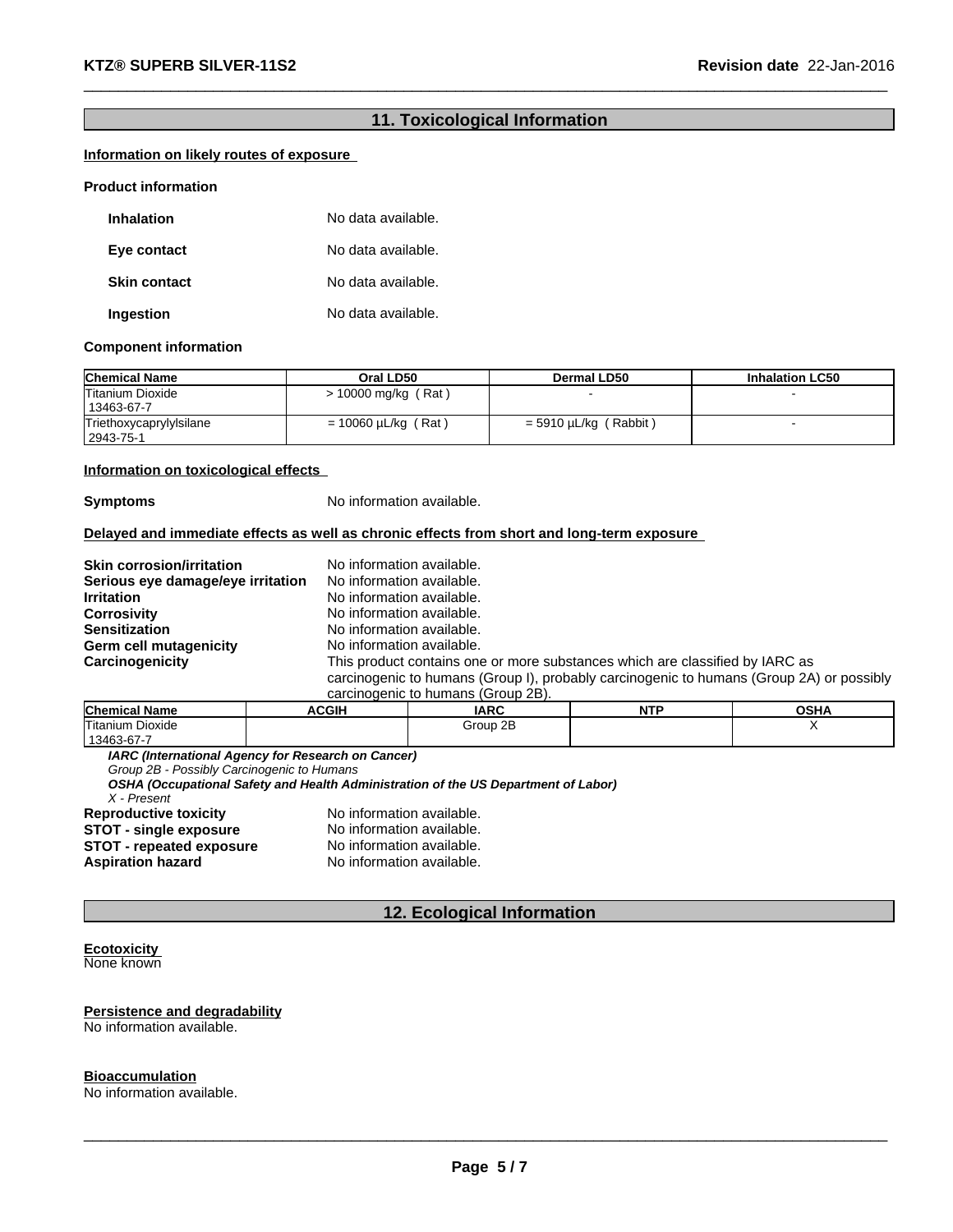**Other adverse effects** No information available

| <b>13. Disposal Considerations</b> |                                                                                                        |  |
|------------------------------------|--------------------------------------------------------------------------------------------------------|--|
| Waste treatment methods            |                                                                                                        |  |
| <b>Disposal of wastes</b>          | Disposal should be in accordance with applicable regional, national and local laws and<br>regulations. |  |
| <b>Contaminated packaging</b>      | Disposal should be in accordance with applicable regional, national and local laws and<br>regulations. |  |

|             | <b>14. Transport Information</b> |  |
|-------------|----------------------------------|--|
| <b>DOT</b>  | Not regulated                    |  |
| ICAO (air)  | Not regulated                    |  |
| <b>IATA</b> | Not regulated                    |  |
| <b>IMDG</b> | Not regulated                    |  |
| RID         | Not regulated                    |  |
| <b>ADR</b>  | Not regulated                    |  |

#### **15. Regulatory information**

| <b>International inventories</b> |          |
|----------------------------------|----------|
| <b>TSCA</b>                      | Complies |
| <b>DSL/NDSL</b>                  | Complies |
| <b>EINECS/ELINCS</b>             | Complies |
| <b>ENCS</b>                      | Complies |
| <b>IECSC</b>                     | Complies |
| <b>KECL</b>                      | Complies |
| <b>PICCS</b>                     | Complies |
| <b>AICS</b>                      | Complies |

 **Legend:** 

 **TSCA** - United States Toxic Substances Control Act Section 8(b) Inventory

 **DSL/NDSL** - Canadian Domestic Substances List/Non-Domestic Substances List

 **EINECS/ELINCS** - European Inventory of Existing Chemical Substances/European List of Notified Chemical Substances

 **ENCS** - Japan Existing and New Chemical Substances

 **IECSC** - China Inventory of Existing Chemical Substances

 **KECL** - Korean Existing and Evaluated Chemical Substances

 **PICCS** - Philippines Inventory of Chemicals and Chemical Substances

 **AICS** - Australian Inventory of Chemical Substances

#### **US Federal Regulations**

#### **SARA 313**

Section 313 of Title III of the Superfund Amendments and Reauthorization Act of 1986 (SARA). This product does not contain any chemicals which are subject to the reporting requirements of the Act and Title 40 of the Code of Federal Regulations, Part 372